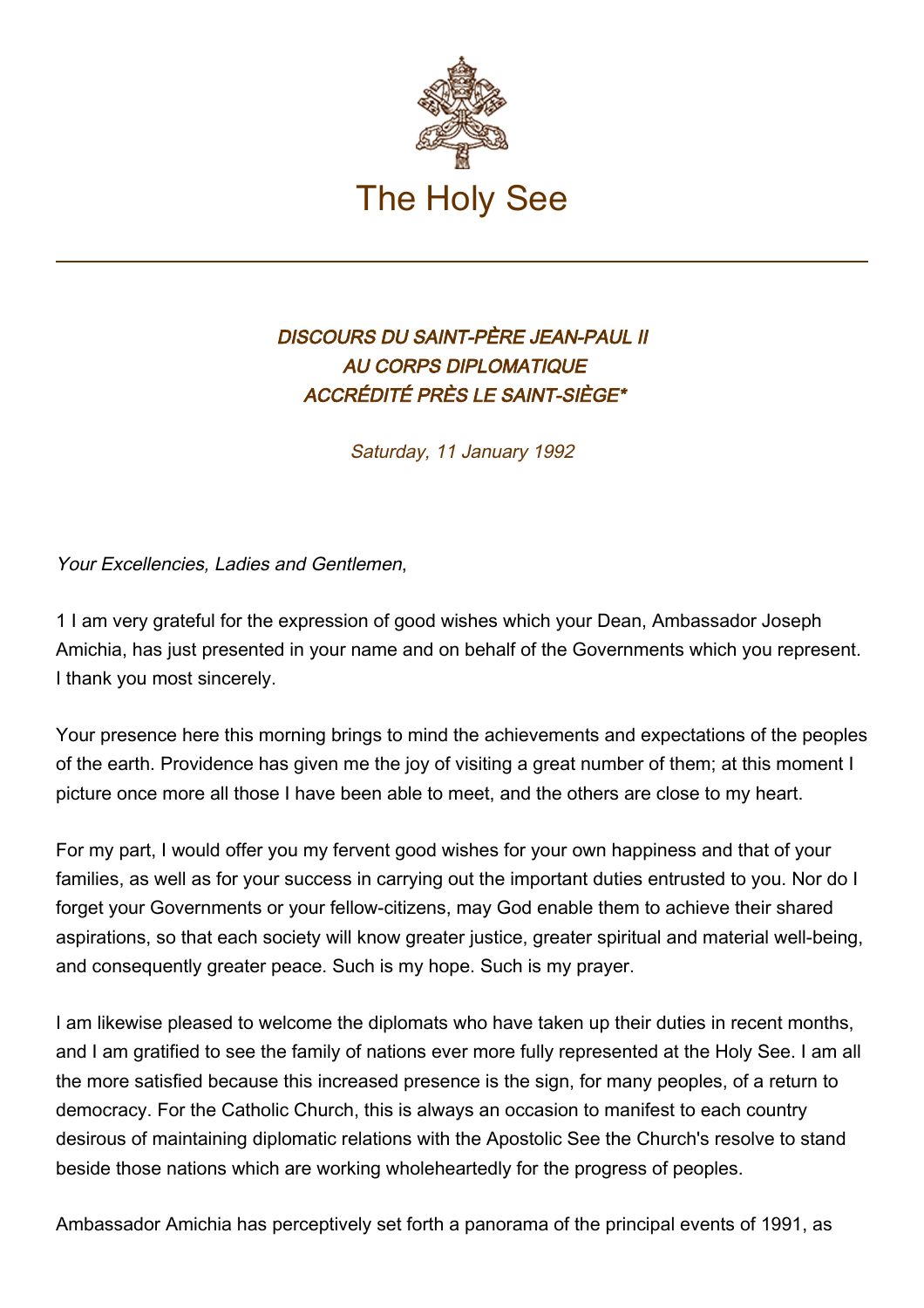well as the more notable activities of the Catholic Church and of the Holy See. In fact, the past year was filled with foreseeable developments, but also with unexpected events.

2. Unfortunately, 1991 was to be a year in which war played a leading role. As you recall, the socalled "Gulf War" broke out only a few days after our meeting on 12 January. Like every war, it left behind a sinister wake of dead and wounded, of devastation, hostility and still unresolved problems. The consequences of the conflict cannot be forgotten: even today the people of Iraq continue to suffer terribly. The Holy See has recalled, as you know, the ethical imperatives which must prevail in all circumstances: the sacredness of the human person, of whatever side; the force of law; the importance of dialogue and negotiation; respect for international agreements. These are the only "weapons" which do honour to humanity, according to God's plan!

3. The year 1991 likewise ended amid the clash of arms. Disturbing images have shown us civilian populations literally crushed by the battles rending Yugoslavia and particularly Croatia. Houses destroyed, inhabitants forced to flee, an economy wiped out, churches and hospitals systematically bombed: who is not appalled by these actions which reason condemns? My numerous appeals for peace and for dialogue are known to you. The position of the Holy See regarding the recognition of States newly emerged from the changed situation in Europe is familiar to you. Today I will limit myself to stressing that peoples have the right to choose their own way of thinking and living together. It is their right to endow themselves with the means which enable them to attain their legitimate aspirations, determined freely and democratically. Moreover, the community of nations has produced juridic documents and instruments which appropriately define each one's rights and duties, just as they foresee structures of cooperation geared to balancing essential relations between sovereign States, on both the regional and international level. Bombs are certainly not the way to build the future of a country or a continent.

4. We must also recall another conflict to which it seems we have become accustomed: I am thinking here of Northern Ireland. For years, the continuance of violence has counteracted attempts to reach a political solution. Can one be resigned to this calamity which disfigures Europe? No cause can justify the degree to which human rights, respect for legitimate differences and the observance of the law in that land have been trampled on. I invite all those involved to reflect before God on their way of acting.

At this time I recall the words of a "European" saint whom I recently canonized, Father Raphael Kalinowski. When Poland was fighting to preserve its national dignity and independence in the last century, although taking part himself in this struggle, he dared to exclaim: "Our homeland needs sweat, not blood!".

Your Excellencies, Ladies and Gentlemen: Europe needs men and women ready to come together to work in order that hatred and the rejection of others will no longer be tolerated on this continent which has raised up saints, models of humanity - on this continent which has been a source of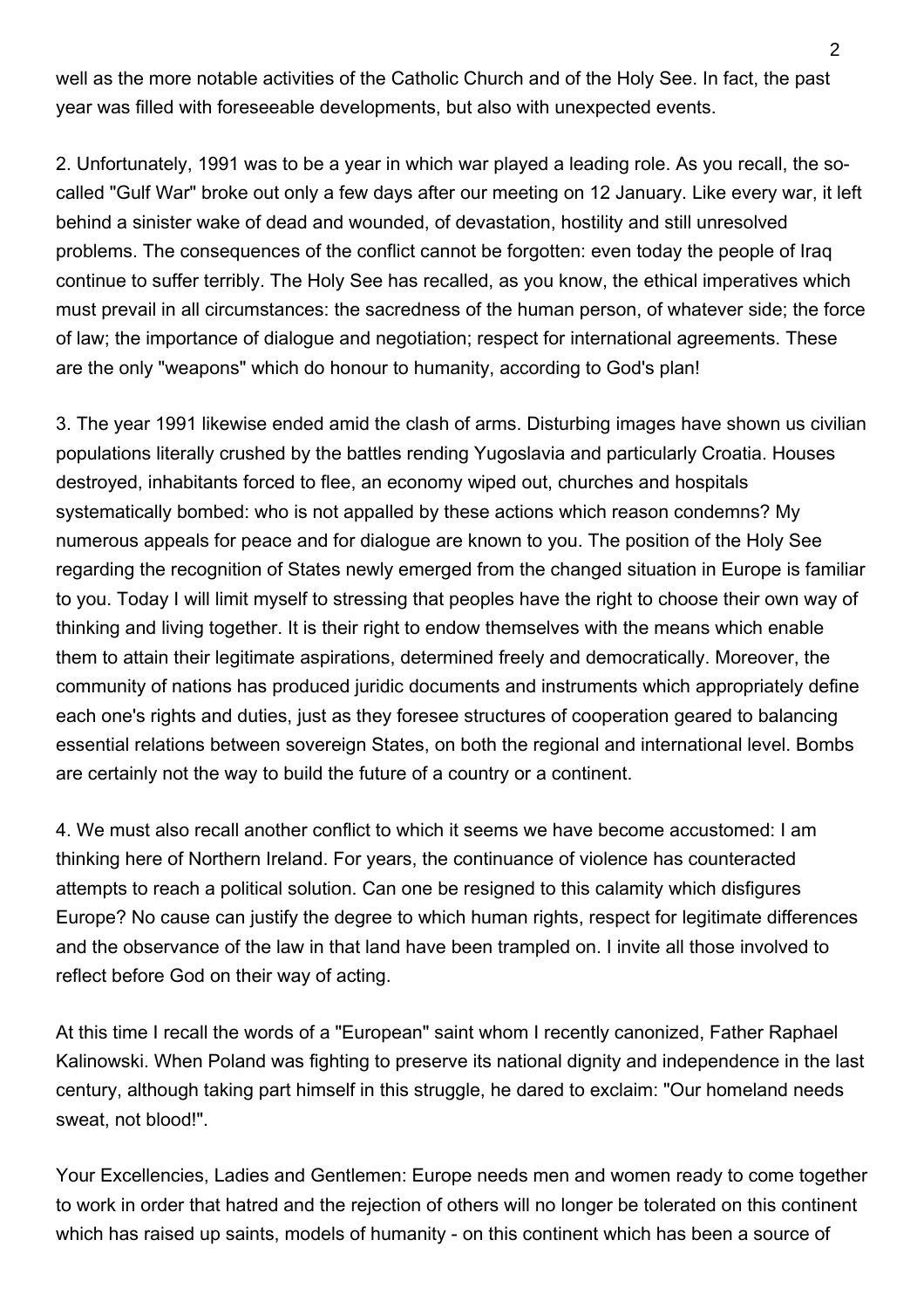productive thinking and has spread institutions which honour the genius of man.

5. In addition to these uncurbed wars other situations of conflict still disturb the life of the earth's peoples. Since it is not possible to cite them all, I will mention the ethnic rivalries which characterize the Horn of Africa. While the Eritreans have obtained their autonomy, other centrifugal forces continue to undermine Ethiopia. In nearby Somalia, the State has collapsed and the fragmentation of society is making humanitarian aid practically impossible. The federal system is still a promise in the Sudan, debilitated by a war which began in 1983. Still farther from us, Sri Lanka continues to agonize amid offensives and reprisals which reap victims by the thousands.

We must not resign ourselves to this state of affairs. Political leaders most especially have the grave duty to favour everything that can end fratricidal conflicts. They must support the growth of dialogue, promote plans for society which are in harmony with their people's aspirations and increase necessary humanitarian assistance. Fortunately, diplomacy, especially in its multilateral aspect, enables exchanges and agreed solutions in an increasingly interdependent world; in this regard the United Nations Organization has an importance and a significance recognized by all. I express the hope that after the able leadership of Mr Javier Perez de Cuellar, the new Secretary General, Mr Boutros Boutros-Ghali, drawing on his international experience, can continue to make this irreplaceable Institution a privileged forum for the promotion of peace and the negotiated settlement of disputes.

6. When a new year begins, a year filled with uncertainties, each of us is prompted to chart our position and to look to the future.

The persistence of the conflicts and tensions which I have just called to mind gives rise to a sense of sadness. Sadness at having to acknowledge that the lessons of history, long past or recent, are never fully learned. In the end, to place one's trust solely in armed conflict in order to impose one's point of view, to appeal to situations inherited from the past in order to feel dispensed from opening new paths of understanding and of justice, to destroy systematically all that constitutes the richness of the societies one opposes or openly to flout law and humanitarian conventions the better to dominate one's adversary, all this represents a step backwards. Peace and reconciliation always begin with a benevolent outlook which respects in others - individuals or peoples - their dignity.

7. In this context, Europe has a specific responsibility precisely by reason of its high degree of civilization. Europe is on the path towards unity. It possesses a whole juridic patrimony and rules of international conduct which should permit it to face the uncertainties of the immediate future with a certain confidence.

The changes taking place in Yugoslavia or in what was until a few weeks ago the Soviet Union appear to demand the establishment of new structures of political cooperation. It is also likely that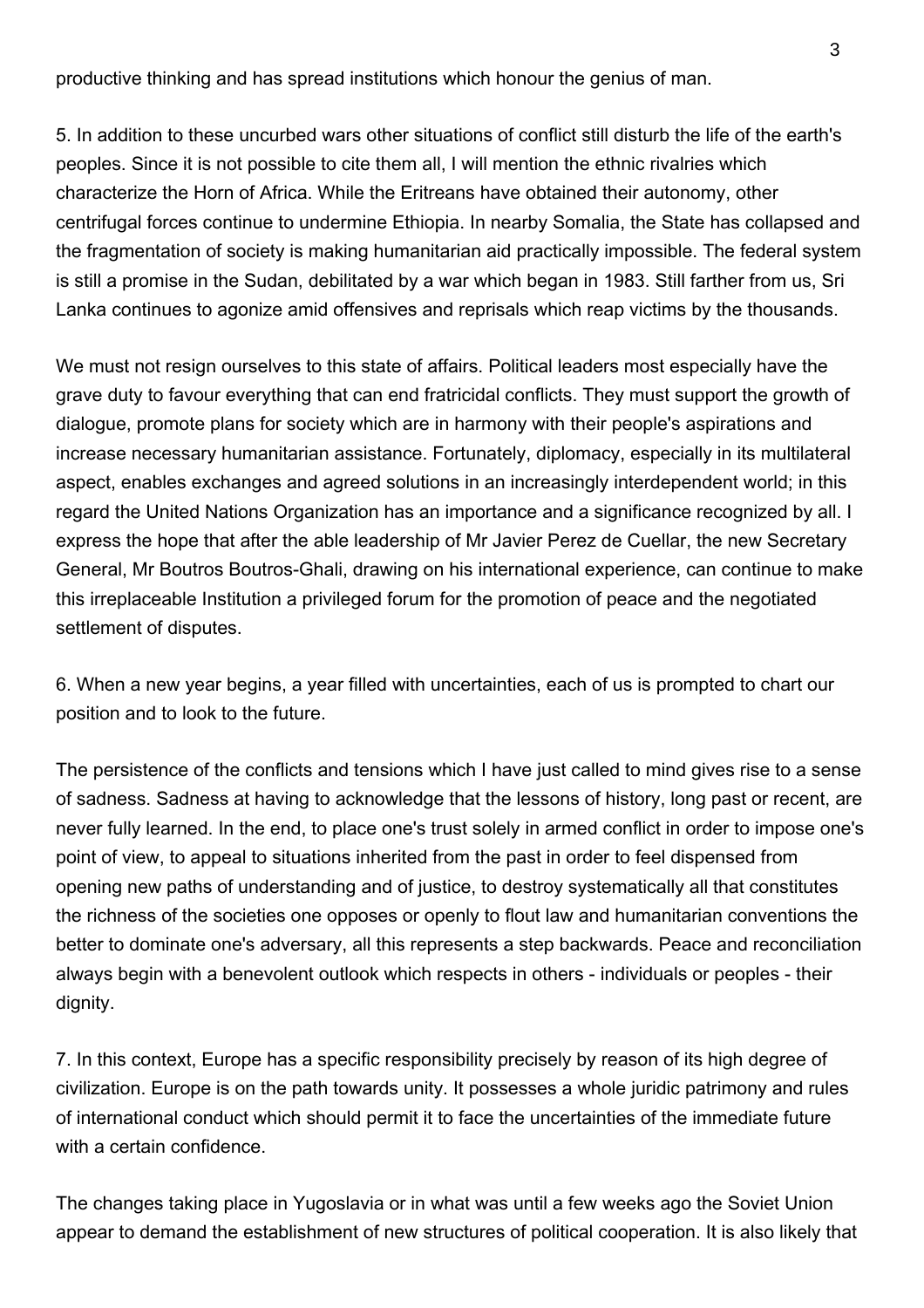a greater solidarity will be required of all so as to come to the assistance of increasingly impoverished populations and to ensure that the changes taking place do not occur against a backdrop of poverty.

Security, cooperation and the safeguarding of the human dimension must be the pillars on which the future of peoples will rest. This is the case for the Baltic Republics which have regained their independence, for Albania which has taken its place once again in the wider European family, as well as for the new reality which has emerged in the Soviet Union. The affirmation of national particularities poses and will continue to pose problems which will need to be resolved with wisdom so that all can have trust in their future, can walk at their own pace, see themselves respected in their uniqueness and take their place in the Europe of tomorrow, a community with a common destiny.

These are tasks which involve all Europeans. Now that the walls have fallen no one can appeal to lack of information about the living conditions of his neighbour in order to justify indifference: solidarity in the broadest sense of the term has at this stage become a prime duty. Either Europeans will be saved together or they will perish together!

8. Christians - Catholics, Orthodox and Protestants - will find themselves on this path; they are called to play a leading role and desire to keep the place which is theirs. Many of the values typical of the modern age have their roots in Christianity and today as in the past the disciples of Jesus, faithful to the teaching of their Master, owe it to themselves to be the "salt of the earth" (Mt 5:13). Still, it is necessary that they be given the possibility of doing this.

One can observe, in fact, even in countries of established Christian tradition that the Churches do not always find help and understanding for their projects and their efforts. The Catholic school, for example, is at times more tolerated than considered a partner in the national enterprise of education. But who could deny the services which it renders to society, if only for its contribution to the formation of consciences? In government schools, religious instruction is too often marginalized. If information is at once a right, a duty and a good, we must without doubt be grateful for the importance and the accomplishments of the means of social communication. Often they are a decisive factor in people's personal and social maturity. Nevertheless, it is not uncommon - and this is altogether regrettable that information about religion is reduced to folklore, or that religion and its noblest expressions are treated with derision. Who, today, can think of Europe without Christians? This would be to cut her off from one of her fundamental dimensions, to impoverish her memory and to forget the crucial role played by Christians in the changes which took place in Central and Eastern Europe in 1989 and in 1990.

I am confident that, despite the temporary difficulties affecting ecumenical dialogue, the great spiritual families rooted in this "old" continent will be able to rise to the historic tasks which lie before them, so as to give Europe a "reinforcement of spirit", the indispensable condition for this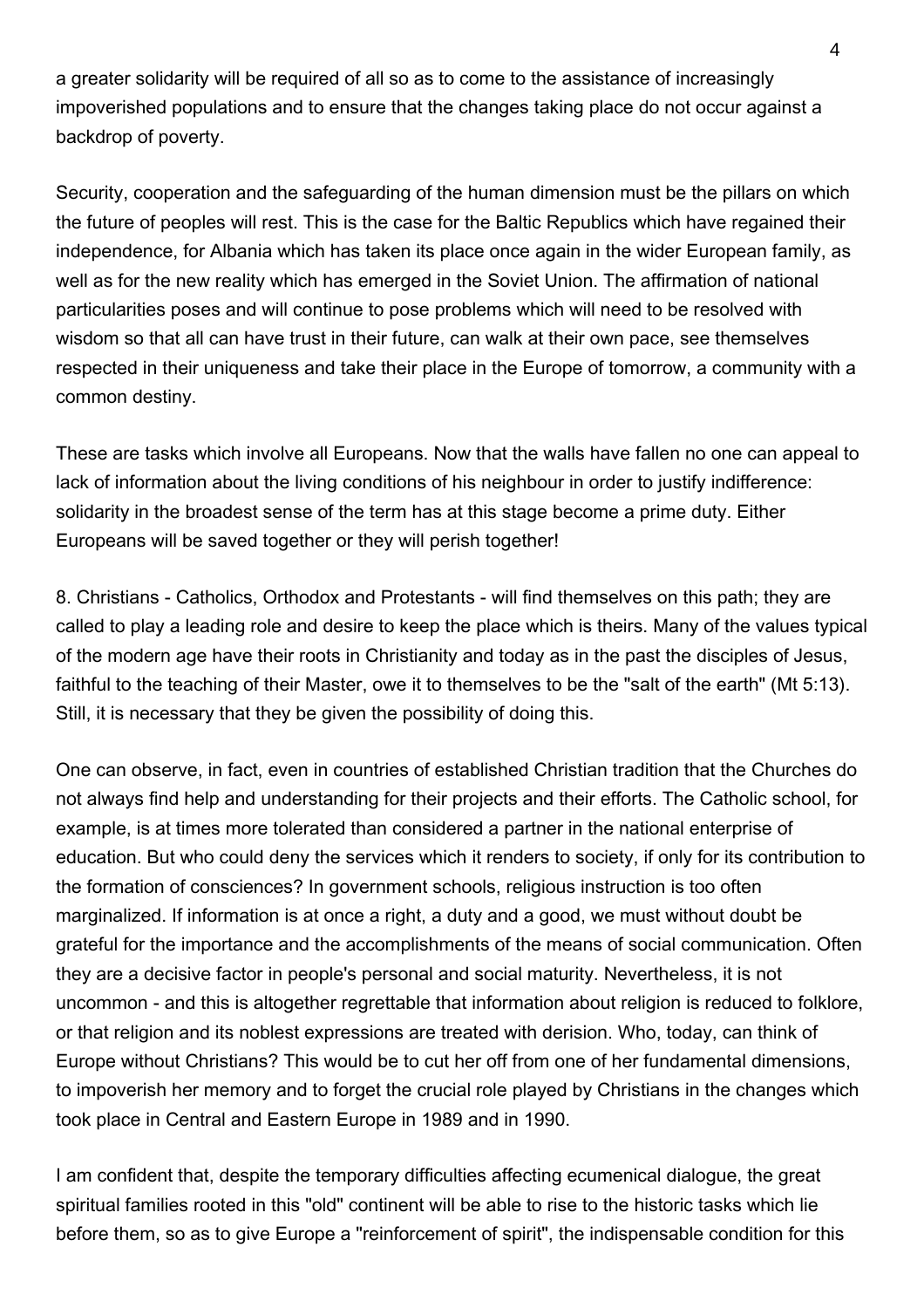continent's harmony and growth. In this regard, the gathering of young people at Czestochowa last August and the recent Special Assembly of the Synod for Europe fill me with hope.

9. One cannot, in fact, despair of man! We need to trust in his good will, in his creativity. First and foremost, because he is capable of love, having been "made in the image of God" (cf. Gen 1:26). Secondly, because he possesses a capacity for good which is perhaps not always fully appreciated. The various international agencies, including Catholic ones, bear striking witness to this desire for effective brotherhood. Their work to alleviate suffering as well as to promote the spirit of tolerance and of service contributes to harmony in human relationships and to the solution of pressing problems. Thanks to them, many people rediscover joy and hope. The Holy See for its part follows all these activities with interest, thanks especially to some of its agencies which have been present in the past year on many humanitarian "fronts". Here I would mention the activity of the Pontifical Council for Justice and Peace, the Pontifical Council Cor Unum and the Pontifical Council for Pastoral Assistance to Health Care Workers.

If we consider the activity carried on in the diplomatic sector, there too we perceive some promising signs. I am thinking, for example, of last autumn's Madrid meeting, where for the first time Arabs and Israelis were seated at the same table and agreed to speak of subjects which until then had been considered prohibited. The perseverance of enlightened people who desire to work for peace resulted in a structure of dialogue and of negotiations being set in place, one which will enable the peoples of the region - in particular the most exposed, the Palestinians and the Lebanese to face the future with greater confidence. It is the entire international community which ought to mobilize itself in order to accompany these peoples of the Middle East on the arduous paths of peace. What a blessing it would be if this Holy Land, where God spoke and Jesus walked could become a special place of encounter and prayer for peoples, if the Holy City of Jerusalem could be a sign and instrument of peace and reconciliation!

There too, believers have a mission of primary importance to accomplish. Forgetting the past and looking to the future they are called to repentance, to reexamine their behaviour and to realize once again that they are brothers and sisters by reason of the one God who loves them and invites them to cooperate in his plan for humanity. I consider dialogue between Jews, Christians and Muslims to be a priority. In coming to know each other better, in growing to esteem one another and in having out, with respect for consciences, the various aspects of their religion, they will be, in that part of the world and elsewhere "artisans of peace". As I wrote in my Message for the XX World Day of Peace, "a religious life, if it is lived authentically, cannot fail to bring forth fruits of peace and brotherhood, for it is in the nature of religion to foster an ever closer bond with the Godhead and to promote an increasingly fraternal relationship among people" (n. 2).

Unfortunately, I know also how difficult this fellowship between believers can be. How many appeals arrive at the Holy See to deplore situations where Christians in particular are the object of out right and unjustifiable discriminations, both in the Middle East and in Africa! There are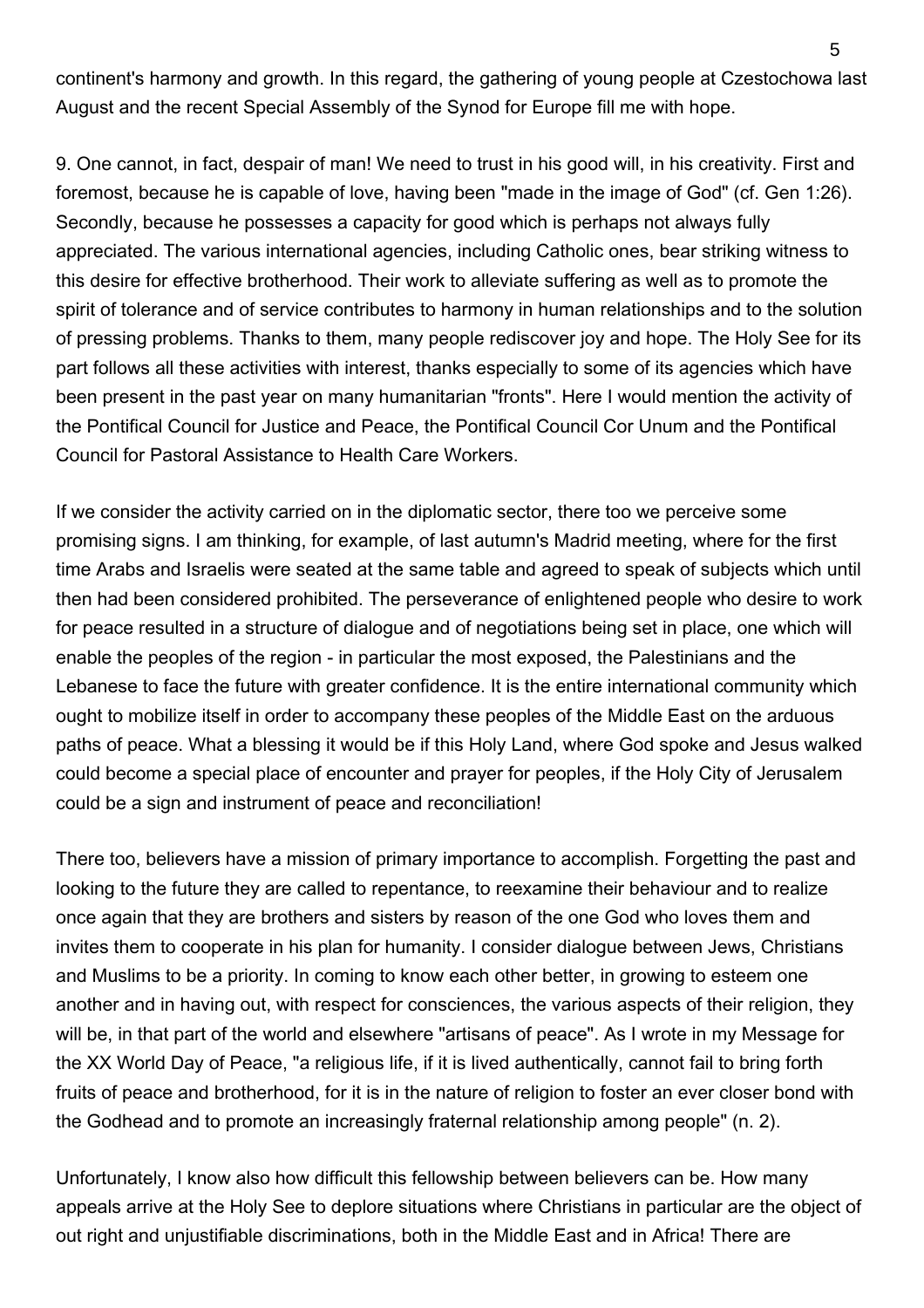countries, for example, where Islam is the majority religion and where Christians still today do not even have the possibility of having a single place of worship at their disposal. In other cases, it is not possible for them to take part in the political life of the country as equal citizens. In still other cases, they are advised simply to leave. In this regard I appeal to all the leaders of countries which have had the beneficial experience of interreligious dialogue to deal with this problem seriously and realistically. At stake is respect for the conscience of the human person, peace in society and the credibility of international agreements.

10. If we shift our attention to Asia, we recognize the emergence of a regional identity which is becoming more and more strengthened, thanks especially to the persevering action of regional organizations which promote cooperation and friendship between peoples and civilizations, often quite diverse. Thus, in the course of the past months some courageous political actions have been made possible: the two Koreas have drawn closer together, and in Cambodia an accord has been reached, allowing the current factions to set out together on a path which friendly and disinterested countries are helping to delineate.

Two other countries have also drawn the attention of public opinion. The immense country of China has been very present on the world scene. Let us hope that fruitful international cooperation can be established with it. The Holy See looks sympathetically upon this vast country, with its highly developed culture and extraordinary human and natural resources. The Holy See also strives to follow the life of the small Catholic community which lives there. The Pope encourages his Chinese sons and daughters to continue to live their faith in fidelity to the Gospel and to Christ's Church. He exhorts them to serve generously their nation and their brothers and sisters, as they have always done.

A word also for beloved Viet Nam whose efforts towards economic openness should be supported. In that nation also there is a Catholic community whose apostolic vigour is praiseworthy. The Holy See ardently desires that the dialogue undertaken with the government leaders be intensified and that the situation and growth of the local Church, so close to the aspirations of the country, be acknowledged.

In calling to mind the condition of these enormous populations, we must not forget the men and women who are perhaps, the most deprived and most exposed to uncertain circumstances of every sort: expatriates and refugees. Let us recall, for example, the tragedy being undergone by those among them who are in camps in Hong Kong, Thailand Malaysia and other countries or by those who have been forcibly repatriated. In this regard, while reaffirming that these individuals have the same rights as other people, it is necessary to insist on the duty of the international community to accept its responsibility to welcome them and, at the same time, to promote in the countries from which they come socio-political conditions which permit them to live with freedom, dignity and justice.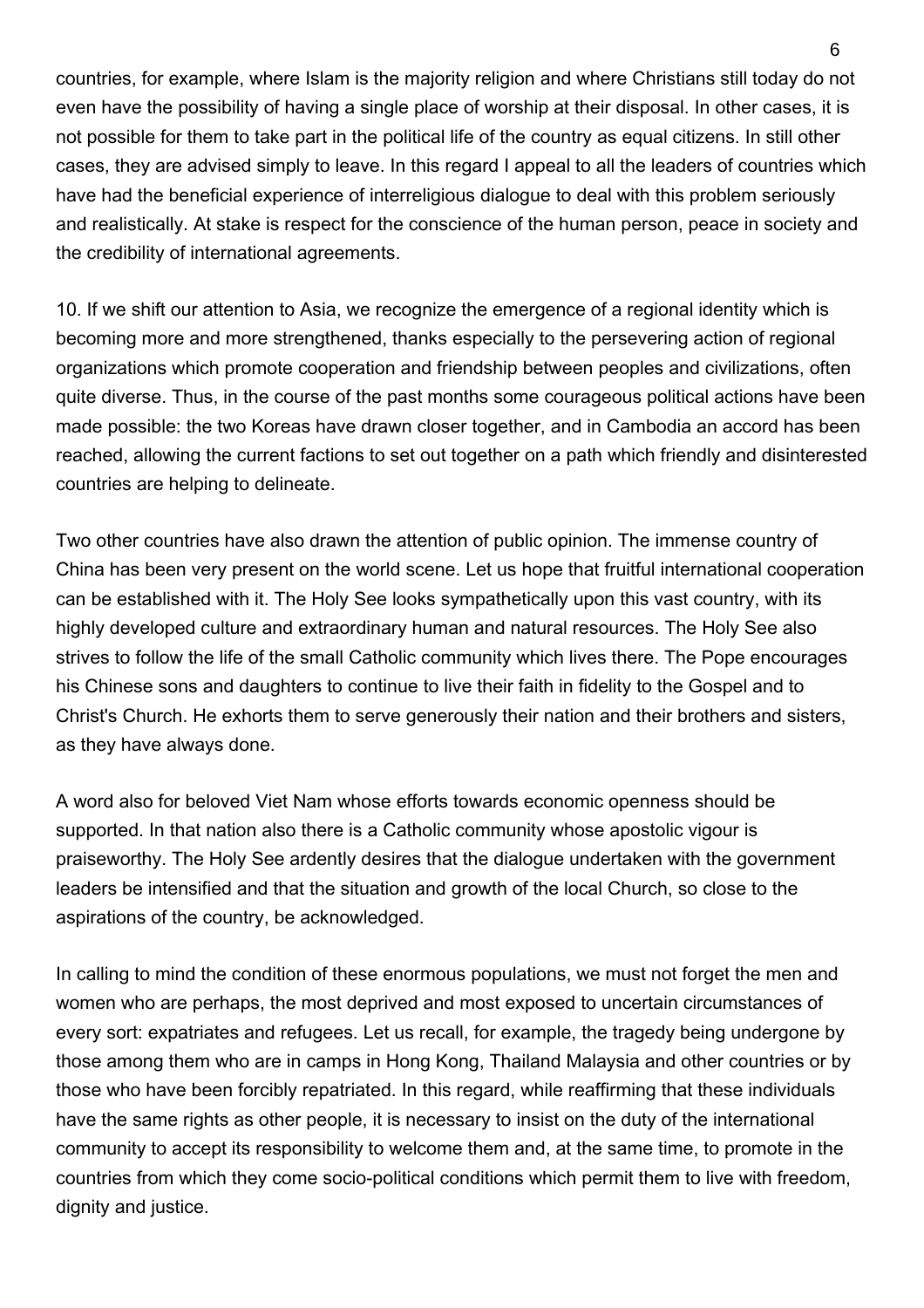I would not wish to bring to a close this brief look at Asia without mentioning a place of persistent tension: East Timor which I have had the great joy of visiting. A persevering dialogue, which I have called for in the past, is needed so that all the parties which play a role in the life of Timor will lay the foundations for a political and social life in harmony with the aspirations of the people. The Holy See for its part has taken every opportunity, both on the ecclesial level and on the diplomatic level, to invite those responsible and concerned for the well-being of this region to strive to put an end to contrasts which have endured too long.

11. We must now pause at Africa, where the winds of democratization are blowing. One fact seems to capture our attention, and it represents a great step forward: those who are working to bring about new societies are striving to strengthen freedom of expression, freedom of assembly, and the possibility of freedom of action. There, it is a question of an evolution which should be encouraged both from the point of view of political assistance, as well as from the point of view of economic and technical assistance. As I wrote in the Encyclical Letter Centesimus annus, it is necessary "to abandon a mentality in which the poor as individuals and as peoples are considered a burden, as irksome intruders trying to consume what others have produced. The poor ask for the right to share in enjoying material goods and to make good use of their capacity for work, thus creating a world that is more just and prosperous for all" (n. 28).

There are other positive signs in Africa to take note of. South Africa, for example, has not allowed itself to be overwhelmed by the difficulties which accompany its transformation into a society without "apartheid". Angola is taking its first steps as an independent nation, and Mozambique seems to be committed to a peace process. All of this has been accomplished because of the tenacity of those who act within their own nations, as well as through the mediation and assistance of friendly countries. This is a good example of international solidarity, and one would like to see it applied to other centres of tension which cause grave concern.

12. Nevertheless, the welcome changes which I have pointed out in Africa are far from being the case in all the countries of that continent. How can one forget the ethnic rivalries which trouble Rwanda, or Burundi, where a process of national reconciliation has been initiated? I have appealed to the international community not to abandon these peoples to themselves. Zaire is of intense interest at present. The breakdown of structures of government there does nothing to make it easier to set out a plan for society which corresponds to the aspirations of the majority. Sadly too, the people of Chad in these last weeks have experienced troubles which threaten its already precarious civil peace. Elsewhere, hesitation over democracy in Togo is a cause of preoccupation, and everything must be done to avoid disastrous confrontations. Liberia too, continues to be assailed by a civil war which has not only destroyed the entire infrastructure of the country but has likewise forced many people to flee. Madagascar, where for many months a deep political, social and economic crisis seems to have held the whole population hostage, again appears to be in the grip of changes which are cause for concern. May the peoples of these countries, already tried by so many natural disasters, by a stormy history and by endemic poverty,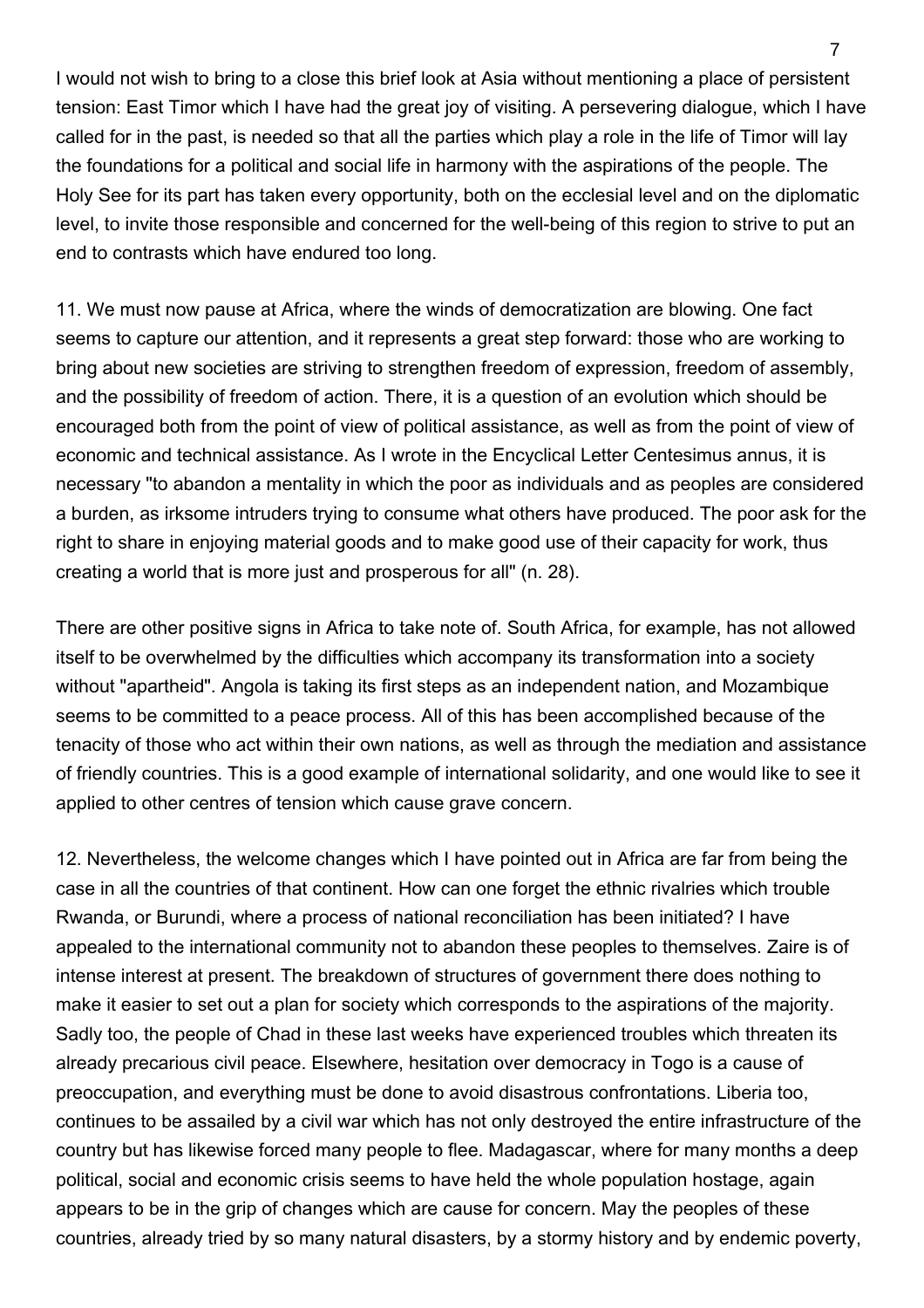not be abandoned! This is the call which I issue in their name to the whole international community!

13. To leave Africa on a more optimistic note, I would like to go back to a small nation which, after thirty years of war, is only now enjoying the first months of peace. I refer to Eritrea. The fruits of this peace have, it is true, a bitter taste when one thinks of the orphans, of the food shortages, and of the great task of reconstruction. But, with the return of peace and the support of good friends, all becomes possible. May these people no longer lack help and understanding! Obviously, neighbouring Ethiopia should not be overlooked. For Ethiopia it is a matter of creating institutions capable of dealing with the diversity of peoples which make it up.

Africa is stirring, therefore she is alive. Her peoples are more and more aware of their dignity, and also better informed. They have a right to our concern. They look forward to it. The Catholic Church, as you know, has been realizing on that continent a patient and persevering work which often receives little recognition on the part of public opinion. This is the work of exemplary missionaries, whose detachment and self denial are admirable, and who often pay with their lives for their apostolic commitment. Here, before this audience, I am pleased to pay homage to them and to encourage them in their witness of faith and love, which brings honour to the whole Church.

14. Our last stop takes us to Latin America, which, in this year, 1992, will celebrate the Fifth Centenary of Christopher Columbus's odyssey to the Americas. It is also the anniversary of the first evangelization. God willing, I shall have the joy of presiding in Santo Domingo next October at the General Assembly of the Latin American Bishops. These lands have been made fruitful through the Gospel, and my Pastoral Visits have enabled me to ascertain that these communities live a deep faith and are motivated by the resolve to bear witness to Christ in every circumstance.

In Latin America, too, there is no lack of positive things for us to consider. Democratization has made progress. The countries of the region now have elected governments, and armed groups - in the exception of Peru - have laid down their arms or are negotiating such a move. I have in mind El Salvador, Guatemala and Colombia. Numerous projects exist to put into effect programmes which respect the right of indigenous and Afro American people to their own cultural identity. In addition, economic integration, along with the broad movement of regional and international solidarity which this presupposes, is going forward. All of this shows that it is possible to move from confrontation to cooperation.

Although all of this ought to be spreading, there remain, nonetheless, some areas of shadow. I particularly have in mind Haiti, where a whole population finds itself in the grip of poverty, a victim of an implacable logic of violence and hate, which does not allow it to express its aspirations towards peace and democracy. Here again I would hope that the international community might exert itself especially to help Haitians to be the builders of their own future. Nor do I forget Cuba, still isolated. The Holy See would like to see its people experience, under prosperous living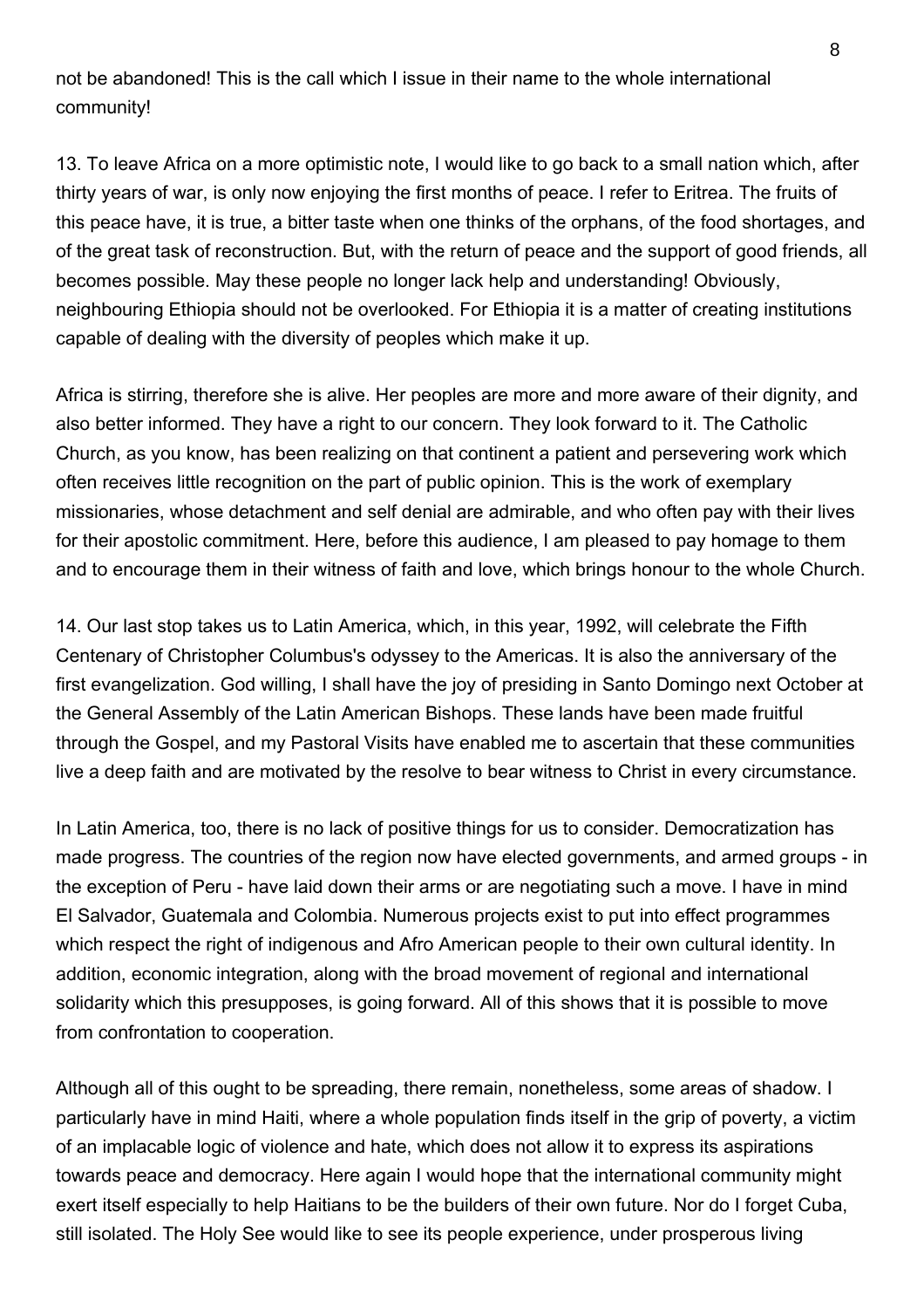conditions, the joy of being able to build a society where each individual more and more thinks of himself as a partner in a common project which has been freely undertaken. Other, more general, problems affect some countries: for example, drug production and trafficking which affect the countries of the Andes, or the armed struggle which is subverting and destroying the political and social life of Peru and does not spare even the Church. Poverty and the foreign debt are also serious stumbling blocks to a peaceful and progressive development.

15. Happily, all these societies, imbued with the Christian tradition, possess moral and human resources which should not be overlooked, but rather should be made to bear fruit. The Catholic Church is very conscious of her mission on that "continent of hope", and her members are in the forefront of the vital forces of the countries that constitute it. They strive to bear witness to Christ. I had the privilege of seeing this for myself on my recent Apostolic Visit to Brazil. Catholics contribute to the advancement of that huge country, with such enormous potential, by their commitment to the political and social renewal which is so needed in order to achieve increased justice and greater development. During this year in which a broad range of observances will mark the celebration of the Fifth Centenary of the First Evangelization, they, in profound union with their Pastors, are called to make more intense their commitment to the renewal of society, to integral human development, and to safeguarding family values which, sad to say, some legislation aims at weakening.

Attentive listening to others, taking into account their needs and respecting their rights are the only civilized means whereby it is possible to get beyond self interest and to be open to the needs of the whole community. I refer, for example, to the urgent need for better and more peaceful collaboration between Ecuador and Peru. I strongly encourage the leaders of these countries, which are so deeply marked by the Gospel message of peace and charity, to avoid anything which might exacerbate their differences and to commit themselves courageously to the path of a clarifying dialogue and eventual contacts. The meetings between the Presidents of Ecuador and Peru, which are taking place in Quito during these days, represent a significant step. I pray that God will strengthen their resolution and shed light upon their exchanges.

16. Your Excellencies, Ladies and Gentlemen, we have come to the end of our meeting. We have called to mind the fortunes and the hopes of today's world, for which each one of us - in the place to which God has assigned us - is responsible. In the months ahead, let us together attempt to contribute to the temporal and spiritual good of individuals and of society. I ask God to give us wisdom, foresight and compassion, so that no suffering will leave us insensitive, no injustice will leave us indifferent, and no division leave us resigned to it.

Christians find a source of new vitality for their faith and hope in the inexhaustible Christmas mystery, which can be summarized in one word: "Peace"! Peace to those whom God loves and has visited.